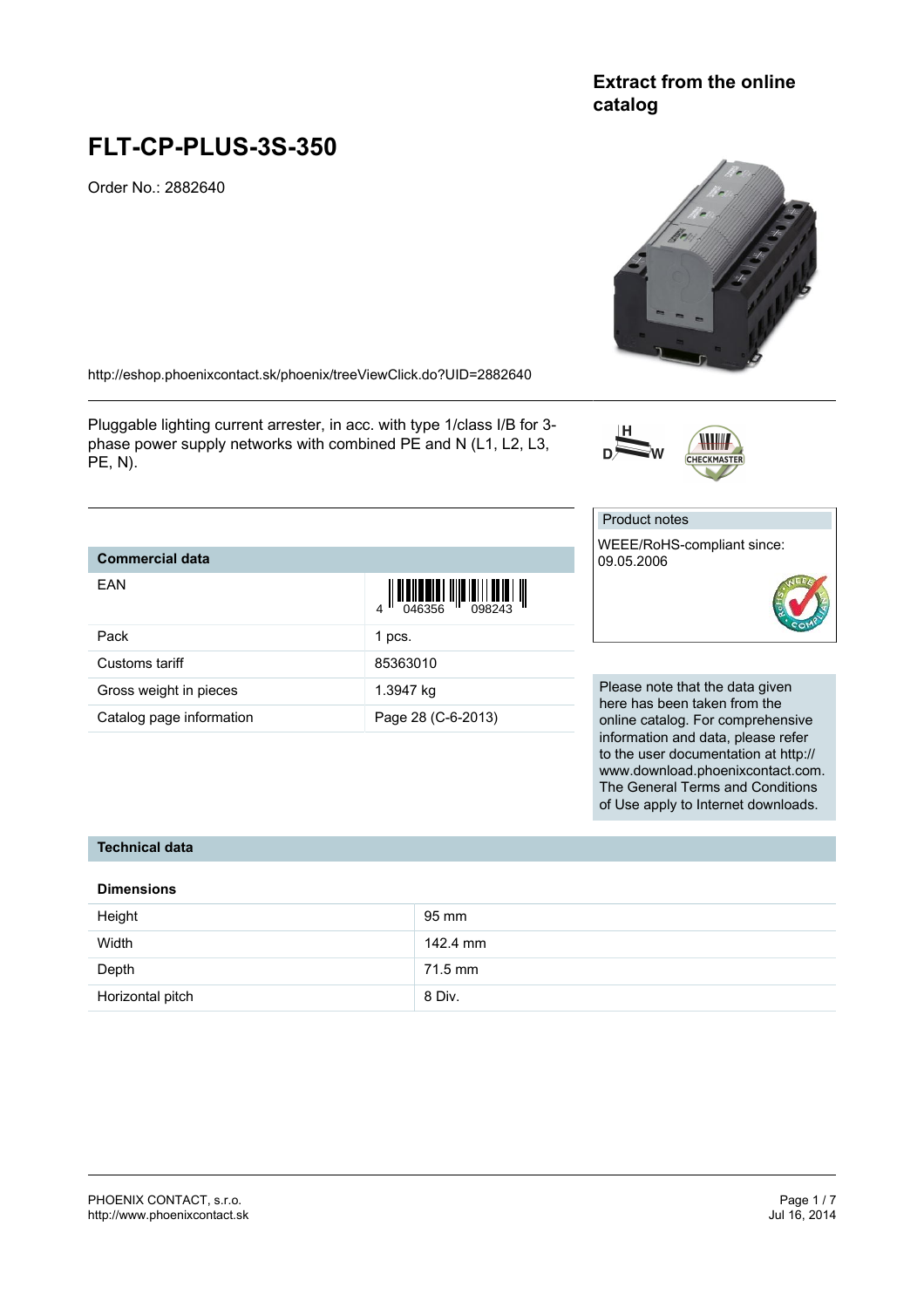#### **Ambient conditions**

| Degree of protection                    | IP20 (only when all terminal points are used)              |
|-----------------------------------------|------------------------------------------------------------|
| Ambient temperature (operation)         | $-40 °C  80 °C$                                            |
| Ambient temperature (storage/transport) | $-40 °C  80 °C$                                            |
| Altitude                                | $\leq$ 2000 m (amsl (above mean sea level))                |
| Permissible humidity (operation)        | $5\%$ 95 %                                                 |
| Shock (operation)                       | 25q (half sinus / 11 ms / $3x \pm X$ , $\pm Y$ , $\pm Z$ ) |
| Vibration (operation)                   | 5g (5 - 500 Hz/2.5 h/X, Y, Z)                              |

#### **General**

| IEC power supply system                  | TN-S                                    |
|------------------------------------------|-----------------------------------------|
|                                          | TT                                      |
| Housing material                         | <b>PBT</b>                              |
| Inflammability class according to UL 94  | $V-0$                                   |
| Color                                    | gray/blue                               |
|                                          | black                                   |
| Standards for air and creepage distances | EN 60664-1                              |
|                                          | IEC 60664-1                             |
|                                          | IEC 61643-11                            |
| Mounting type                            | DIN rail: 35 mm                         |
| Type                                     | DIN rail module, two-section, divisible |
| Number of positions                      | 4                                       |
| Surge protection fault message           | Optical, remote indicator contact       |
| Direction of action                      | 3L-N & N-PE                             |

# **Protective circuit**

| IEC test classification                           | 1/11                      |
|---------------------------------------------------|---------------------------|
|                                                   | T1/ T2                    |
| EN type                                           | T1/ T2                    |
| Lightning protection class                        |                           |
| Maximum continuous operating voltage $U_c(L-N)$   | 350 V AC                  |
| Maximum continuous operating voltage $U_c$ (N-PE) | 350 V AC                  |
| $U_T$ (TOV-proof)                                 | 415 V AC (5 s)            |
|                                                   | 1200 V AC (200 ms / N-PE) |
| Nominal frequency $f_N$                           | 50 Hz (60 Hz)             |
| Rated load current I <sub>L</sub>                 | 125 A ( $<$ 55 °C)        |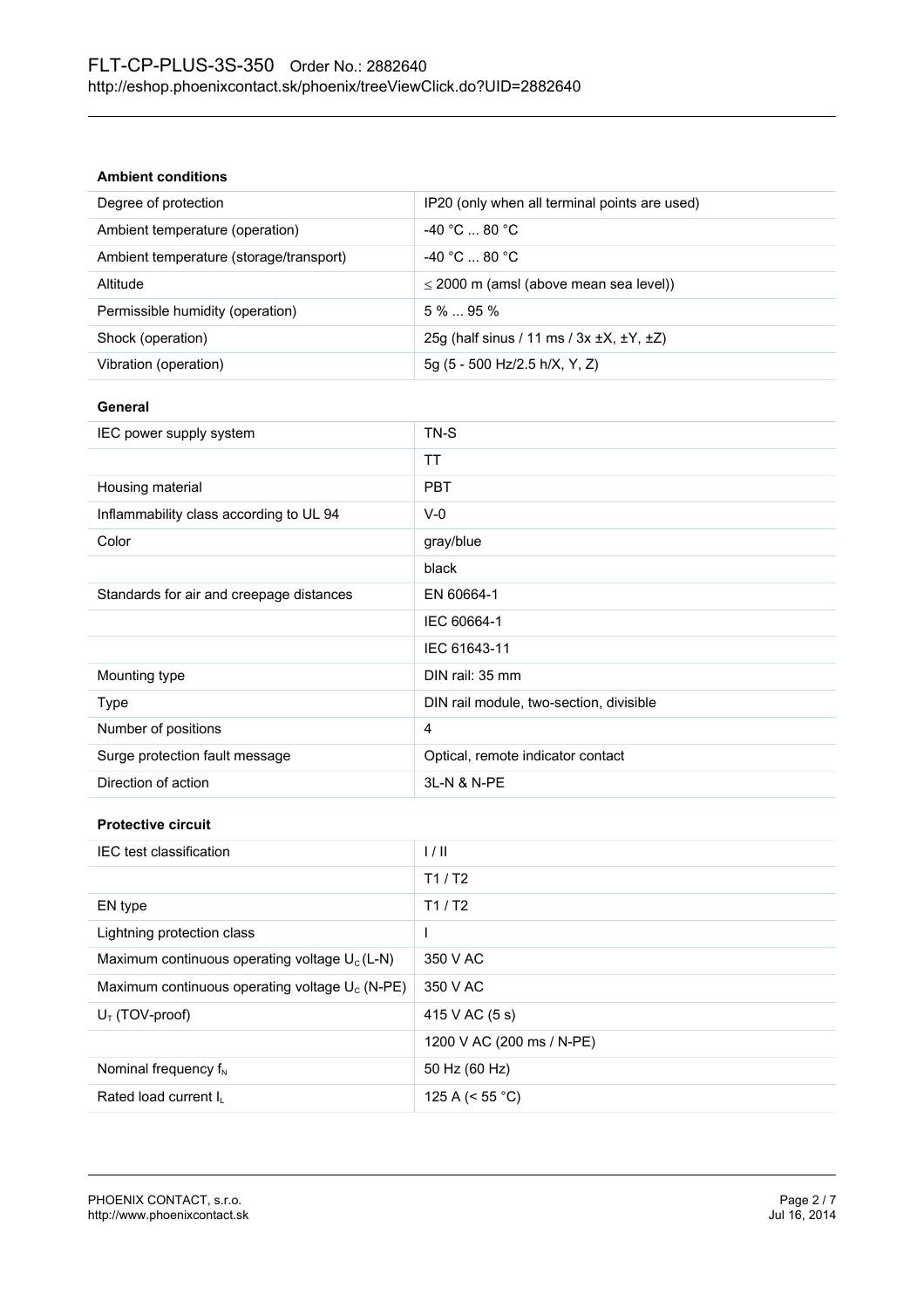| Residual current I <sub>PE</sub>                                             | $\leq 0.01$ mA                                  |
|------------------------------------------------------------------------------|-------------------------------------------------|
| Max. discharge current I <sub>max</sub> (8/20) µs maximum (L-                | 50 kA                                           |
| N)                                                                           |                                                 |
| Max. discharge current I <sub>max</sub> (8/20) µs maximum (L-<br>PE)         | 50 kA                                           |
| Nominal discharge current $I_n$ (8/20) µs (L-N)                              | 25 kA                                           |
| Nominal discharge current $I_n$ (8/20) µs (L-PE)                             | 25 kA                                           |
| Nominal discharge current $I_n$ (8/20) µs (N-PE)                             | 100 kA                                          |
| Impulse discharge current (10/350) µs charge                                 | 12.5 As                                         |
| Impulse discharge current $(10/350)\Box$ us, specific<br>energy              | 160.00 kJ/Ω                                     |
| Impulse discharge current (10/350)□µs, peak<br>value I <sub>imp</sub>        | 25 kA                                           |
| Impulse discharge current (10/350) µs charge                                 | 50 As                                           |
| Impulse discharge current (10/350)□µs, specific<br>energy                    | 2500.00 kJ/Ω                                    |
| Impulse discharge current (10/350)□µs, peak<br>value $I_{\text{imp}}$        | 100 kA                                          |
| Impulse discharge current (10/350) µs charge                                 | 12.5 As                                         |
| Impulse discharge current (10/350)□µs, specific<br>energy                    | 160.00 kJ/Ω                                     |
| Impulse discharge current (10/350)□µs, peak<br>value $I_{imp}$               | 25 kA                                           |
| Front of wave sparkover voltage at 6 kV (1.2/50)<br>$\mu s$ (L-N)            | $\leq$ 1.5 kV                                   |
| Front of wave sparkover voltage at 6 kV (1.2/50)<br>$\mu s$ (L-PE)           | $\leq$ 2.5 kV                                   |
| Front of wave sparkover voltage at 6 kV (1.2/50)<br>$\mu s$ (N-PE)           | $\leq$ 1.5 kV                                   |
| Voltage protection level $U_{o}$ (L-N)                                       | ≤ 1.5 kV                                        |
| Voltage protection level U <sub>p</sub> (L-PE)                               | $\leq$ 2.5 kV                                   |
| Voltage protection level U <sub>p</sub> (N-PE)                               | $\leq$ 1.5 kV                                   |
| Response time (L-N)                                                          | $\leq 100$ ns                                   |
| Response time (N-PE)                                                         | $\leq 100$ ns                                   |
| Max. required backup fuse with branch wiring                                 | 315 A AC (gG)                                   |
| Max. required backup fuse with V-type through<br>wiring                      | 125 A AC (gG)                                   |
| Recommended backup fuse maximum                                              | 160 A (gL/gG, 125 A with serial through wiring) |
| Short-circuit resistance I <sub>P</sub> with max. backup fuse<br>(effective) | 50 kA                                           |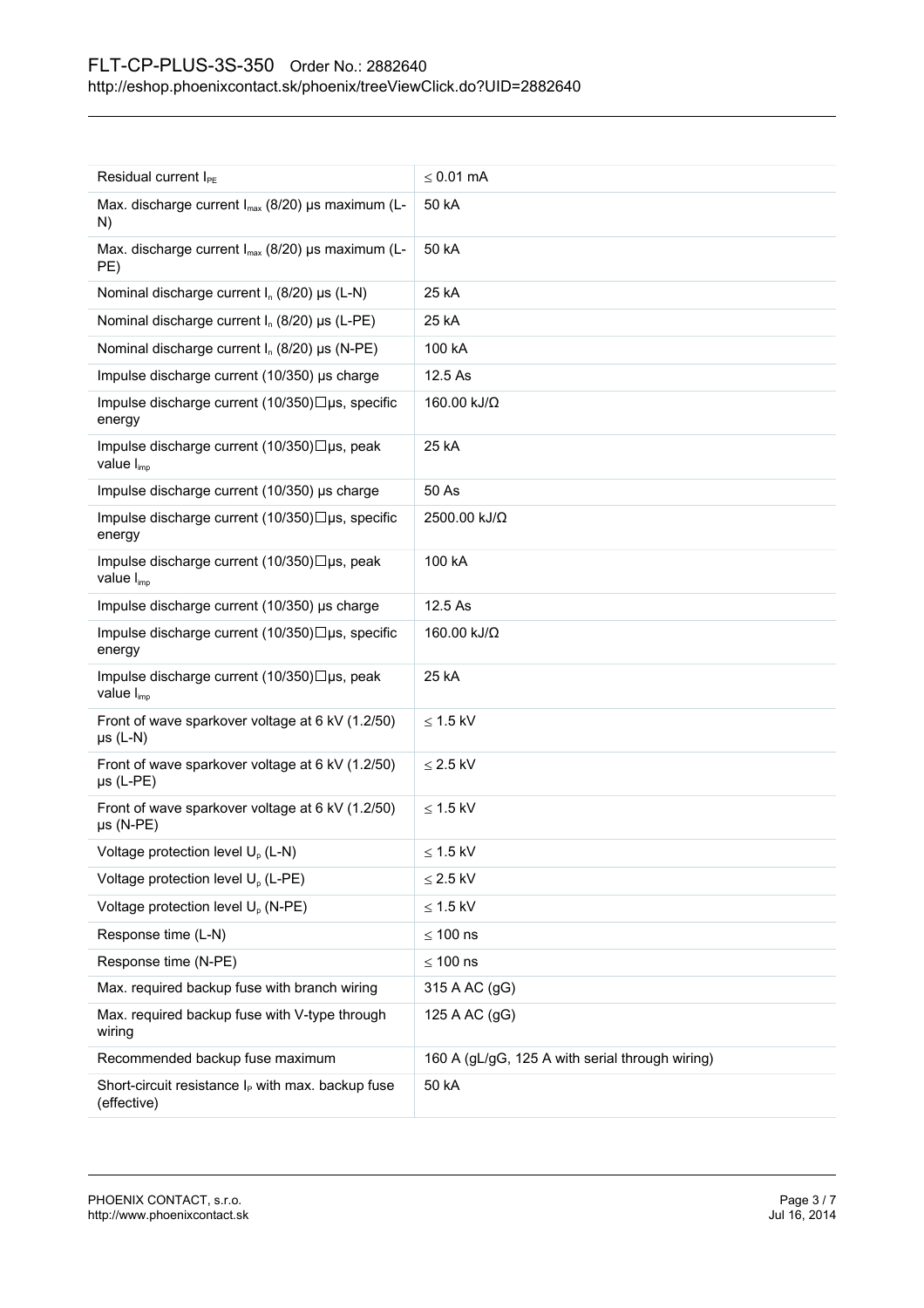| Short-circuit current self-quenching        | 100 A (effective (N-PE)) |
|---------------------------------------------|--------------------------|
| Follow current quenching capacity If (L-N)  | 50 kA                    |
| Follow current quenching capacity If (N-PE) | 100 A                    |

#### **Connection, protective circuit**

| Connection method                     | Screw terminal blocks          |
|---------------------------------------|--------------------------------|
| Connection type IN                    | Biconnect screw terminal block |
| Connection type OUT                   | Biconnect screw terminal block |
| Connection method                     | Biconnect terminal block       |
| Screw thread                          | M5                             |
| Tightening torque                     | 4.5 Nm                         |
|                                       | 40 $Ib_f$ -in. (UL)            |
| Stripping length                      | $18 \text{ mm}$                |
| Conductor cross section stranded min. | $2.5$ mm <sup>2</sup>          |
| Conductor cross section stranded max. | $25 \text{ mm}^2$              |
| Conductor cross section solid min.    | $2.5$ mm <sup>2</sup>          |
| Conductor cross section solid max.    | $35 \text{ mm}^2$              |
| AWG conductor cross section           | 132                            |
|                                       | $122$ (UL)                     |

#### **Remote indicator contact**

| Connection name                               | Remote fault indicator contact        |
|-----------------------------------------------|---------------------------------------|
| Switching function                            | PDT contact                           |
| Connection method                             | Plug-in/screw connection via COMBICON |
| Screw thread                                  | M <sub>2</sub>                        |
| Tightening torque                             | $0.25$ Nm                             |
|                                               | 4 $Ib_f$ -in.                         |
| Stripping length                              | 7 mm                                  |
| Conductor cross section stranded min.         | $0.14 \text{ mm}^2$                   |
| Conductor cross section stranded max.         | $1.5$ mm <sup>2</sup>                 |
| Conductor cross section solid min.            | $0.14 \text{ mm}^2$                   |
| Conductor cross section solid max.            | $1.5$ mm <sup>2</sup>                 |
| AWG conductor cross section                   | 2816                                  |
|                                               | $3014$ (UL)                           |
| Maximum operating voltage U <sub>max</sub> AC | 250 V AC                              |
| Maximum operating voltage $U_{\text{max}}$ DC | 125 V DC                              |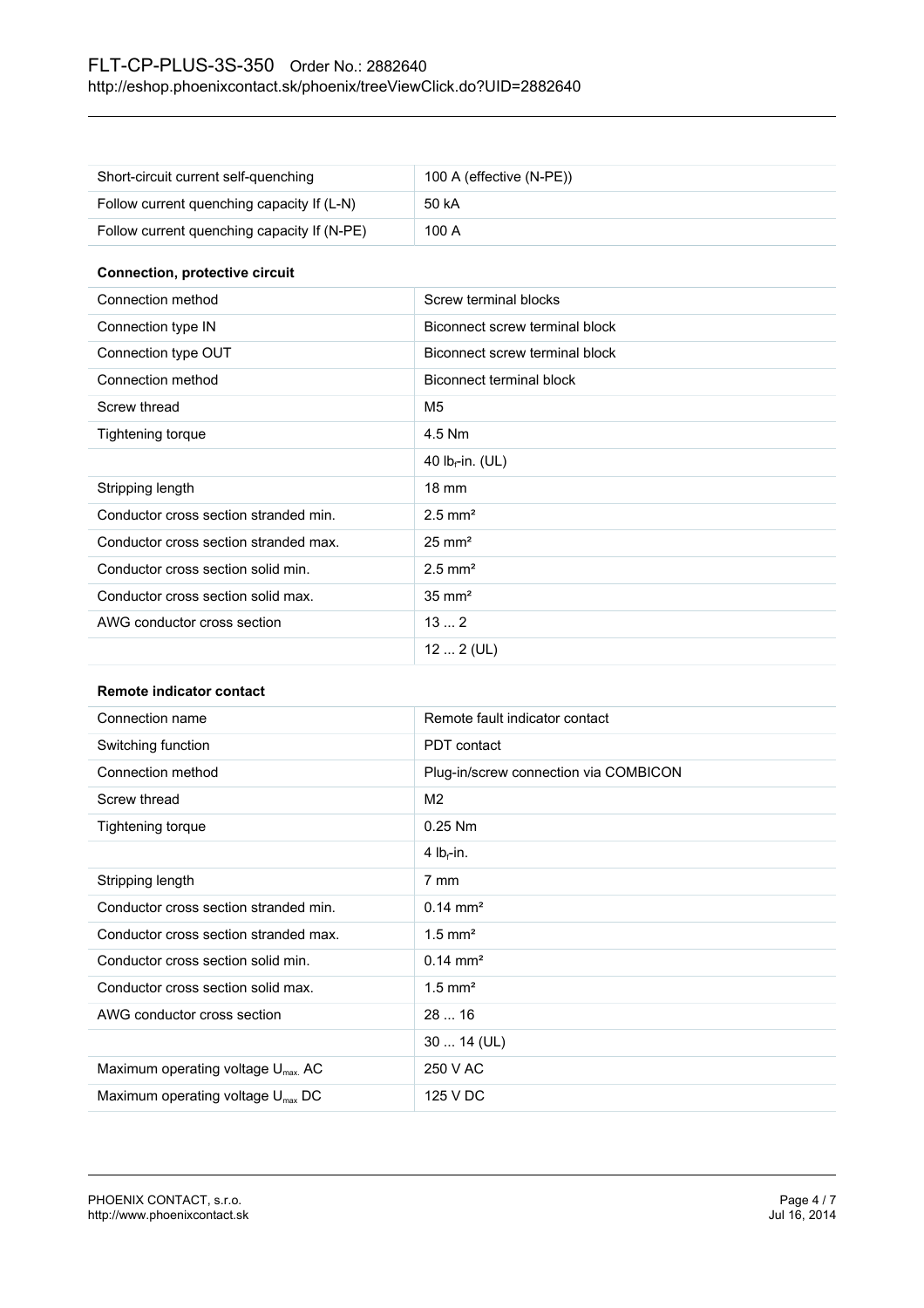| Max. operating current $I_{\text{max}}$ | 1 A AC (inductive)    |
|-----------------------------------------|-----------------------|
|                                         | 1 A AC (ohmic)        |
|                                         | 30 mA DC (inductive)  |
|                                         | 200 mA DC (ohmic)     |
| Min. permissible switching capacity     | 0.12 VA (12 V, 10 mA) |
| <b>Standards and Regulations</b>        |                       |

| Standards/regulations | IEC 61643-11 2011 |
|-----------------------|-------------------|
|                       | EN 61643-11 2012  |

**Certificates**





Certification cULus Recognized, GOST, KEMA-KEUR, GL

Certifications applied for:

Certification Ex:

| <b>Accessories</b> |                         |                                                                                                                                                                                                      |
|--------------------|-------------------------|------------------------------------------------------------------------------------------------------------------------------------------------------------------------------------------------------|
| Item               | Designation             | Description                                                                                                                                                                                          |
| <b>Assembly</b>    |                         |                                                                                                                                                                                                      |
| 3022218            | CLIPFIX 35              | Quick mounting end clamp for NS 35/7,5 DIN rail or NS 35/15 DIN<br>rail, with marking option, width: 9.5 mm, color: gray                                                                             |
| <b>Marking</b>     |                         |                                                                                                                                                                                                      |
| 1051993            | <b>B-STIFT</b>          | Marker pen, for manual labeling of unprinted Zack strips, smear-<br>proof and waterproof, line thickness 0.5 mm                                                                                      |
| 0803595            | ZBFM 5/WH:UNBEDRUCKT    | Flat zack marker sheet, Sheet, white, unlabeled, can be labeled<br>with: Plotter, Mounting type: Snap into flat marker groove, for<br>terminal block width: 5.2 mm, Lettering field: 5 x 4.5 mm      |
| 2749589            | ZBN 18,LGS:ERDE         | Marker for terminal blocks, Strip, white, labeled,<br>Horizontal: Grounding symbol, Mounting type: Snap into tall<br>marker groove, for terminal block width: 18 mm, Lettering field: 18<br>$x 5$ mm |
| 2749576            | ZBN 18, LGS: L1-N, ERDE | Marker for terminal blocks, Strip, white, labeled, Horizontal: L1,<br>L2, L3, N, GND, Mounting type: Snap into tall marker groove, for<br>terminal block width: 18 mm, Lettering field: 18 x 5 mm    |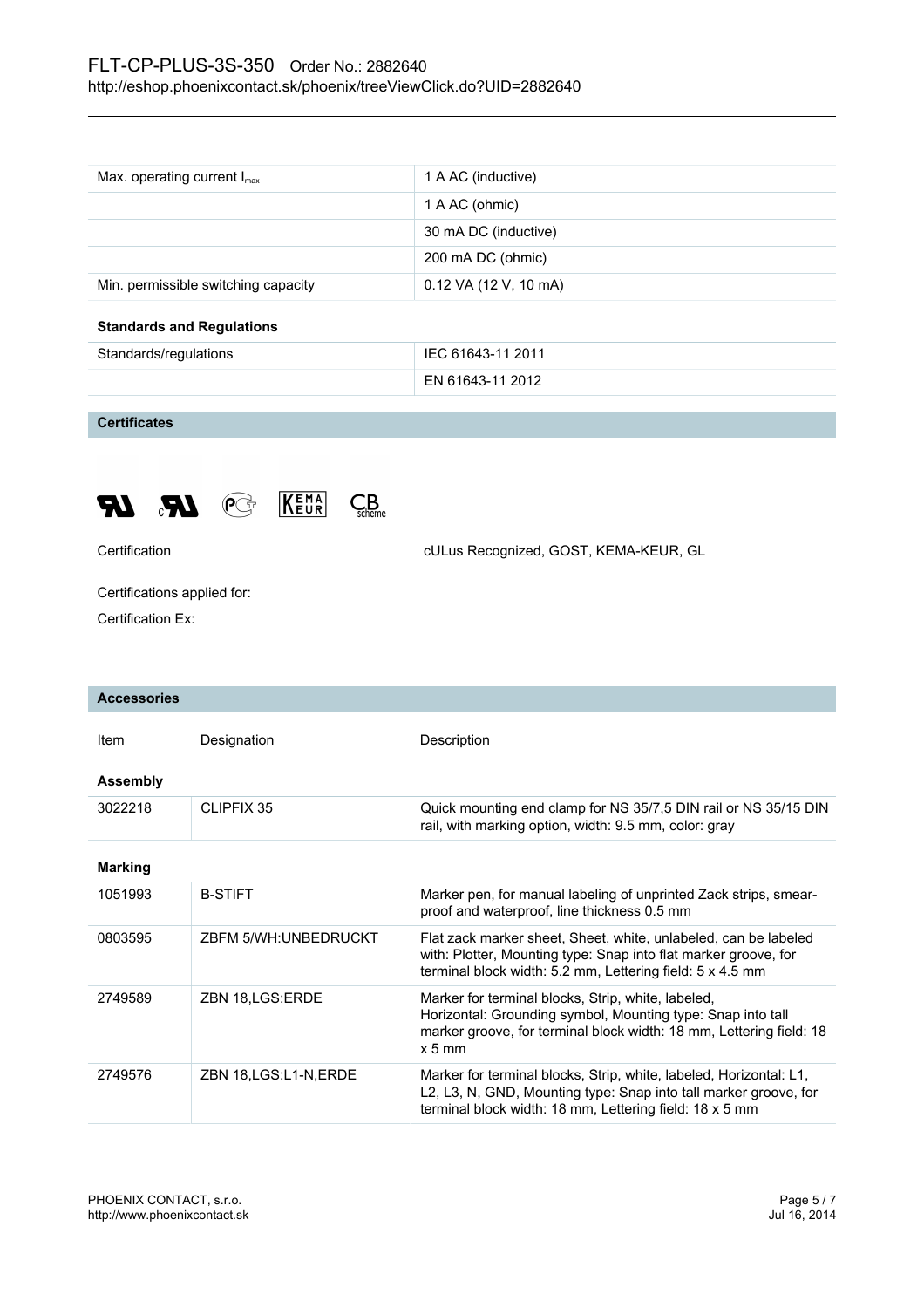| 0800763 | ZBN 18:SO/CMS            | Zack marker strip, white, for terminal block width: 18 mm                                                                                                                                |
|---------|--------------------------|------------------------------------------------------------------------------------------------------------------------------------------------------------------------------------------|
| 2809128 | <b>ZBN 18:UNBEDRUCKT</b> | Zack marker strip, Strip, white, unlabeled, can be labeled with:<br>Plotter, Mounting type: Snap into tall marker groove, for terminal<br>block width: 18 mm, Lettering field: 18 x 5 mm |
| 2809128 | <b>ZBN 18:UNBEDRUCKT</b> | Zack marker strip, Strip, white, unlabeled, can be labeled with:<br>Plotter, Mounting type: Snap into tall marker groove, for terminal<br>block width: 18 mm, Lettering field: 18 x 5 mm |

**Drawings**

Application drawing



#### Dimensioned drawing



#### Circuit diagram